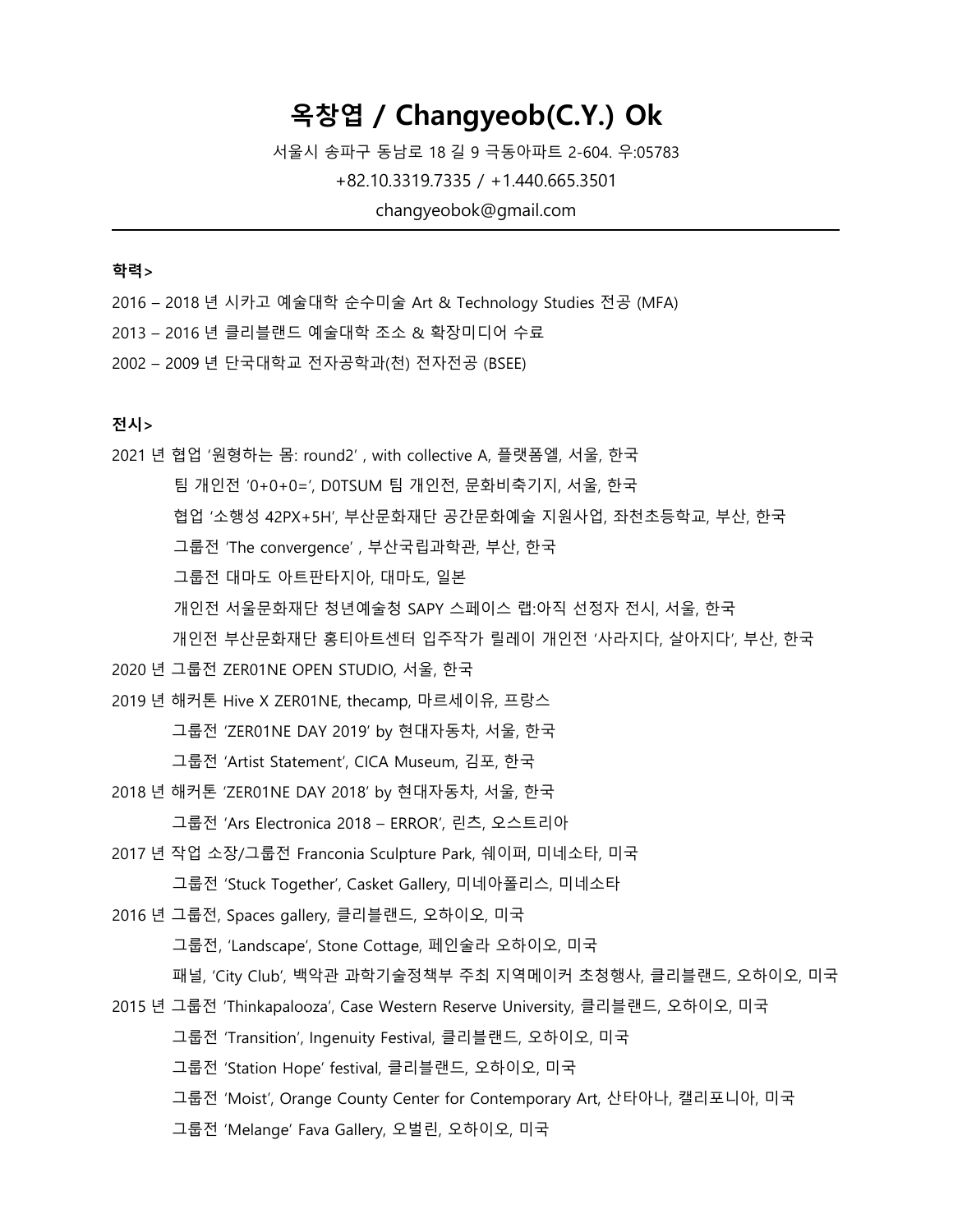2014 년 그룹전, Look About Lodge, Cleveland Metro Park, 벤틀리빌, 오하이오, 미국 그룹전, Ingenuity Festival, Science Center, 클리블랜드, 오하이오, 미국

#### **프로젝트>**

2022 년 '같지만 다른', '코로나 19 예술로 기록 사업', 한국문화예술위원회 – 국립중앙도서관에 보존가치가 높은 온라인 자료로 선정, 국가 자료로 등록 및 영구보존 2021 년 서울문화재단 청년예술청 SAPY 스페이스 랩: 아직, PDLC 필름 연구

 서울문화재단 서울예술지원 다원예술분야 'RE:SEARCH' 프로젝트 Electrochromic 유리 연구 2020 년 서울문화재단 ART MUST GO ON 온라인미디어 지원 사업. "신체 데이터 원격 공유"사업

한국문화예술위원회 청년예술가지원 다원예술. "공연예술을 위한 다학제간 협업"워크숍 및 연구

#### **작가 레지던시>**

2021 년 2-11 월 부산문화재단 홍티아트센터 장기입주 작가, 부산, 한국 2019 년 3-10 월 크리에이터 선정, ZER01NE by Hyundai Motors, 서울, 한국 2017 년 6-8 월 Franconia Sculpture Park, 쉐이퍼, 미네소타, 미국

#### **재직경력>**

2022 년 3 월 ~ 현재 겸임교수, 경동대학교 양주캠퍼스 디자인학과 2019 년 6 월 Teaching Assistant for Java Programing class at Digital Media Academy, Montreal, Canada 2018 년 6 월 Teaching Assistant for Game Design class at Digital Media Academy, Montreal, Canada 2017 년 7 월 Instructor for "Kids Make Sculpture" at Franconia Sculpture Park, Shafer, MN 2017 년 봄 Teaching Assistant for Art and Technology Practice class, School of Art Institute of Chicago, IL 2016 년 가을 – 2017 년 봄 Teaching Assistant, Sharp Instructional Shop, School of Art Institute of Chicago, IL 2016 년 가을 Teaching Assistant for Experimental Media class, School of Art Institute of Chicago, IL 2016 년 여름 Summer camp instructor (Domain Guest), making wearable sculpture, Beam Camp, NH 2015 년 가을 – 2016 년 봄 Open Studio – Tutoring session for Arduino, Video projection mapping at Cleveland Institute of Art. Cleveland, OH